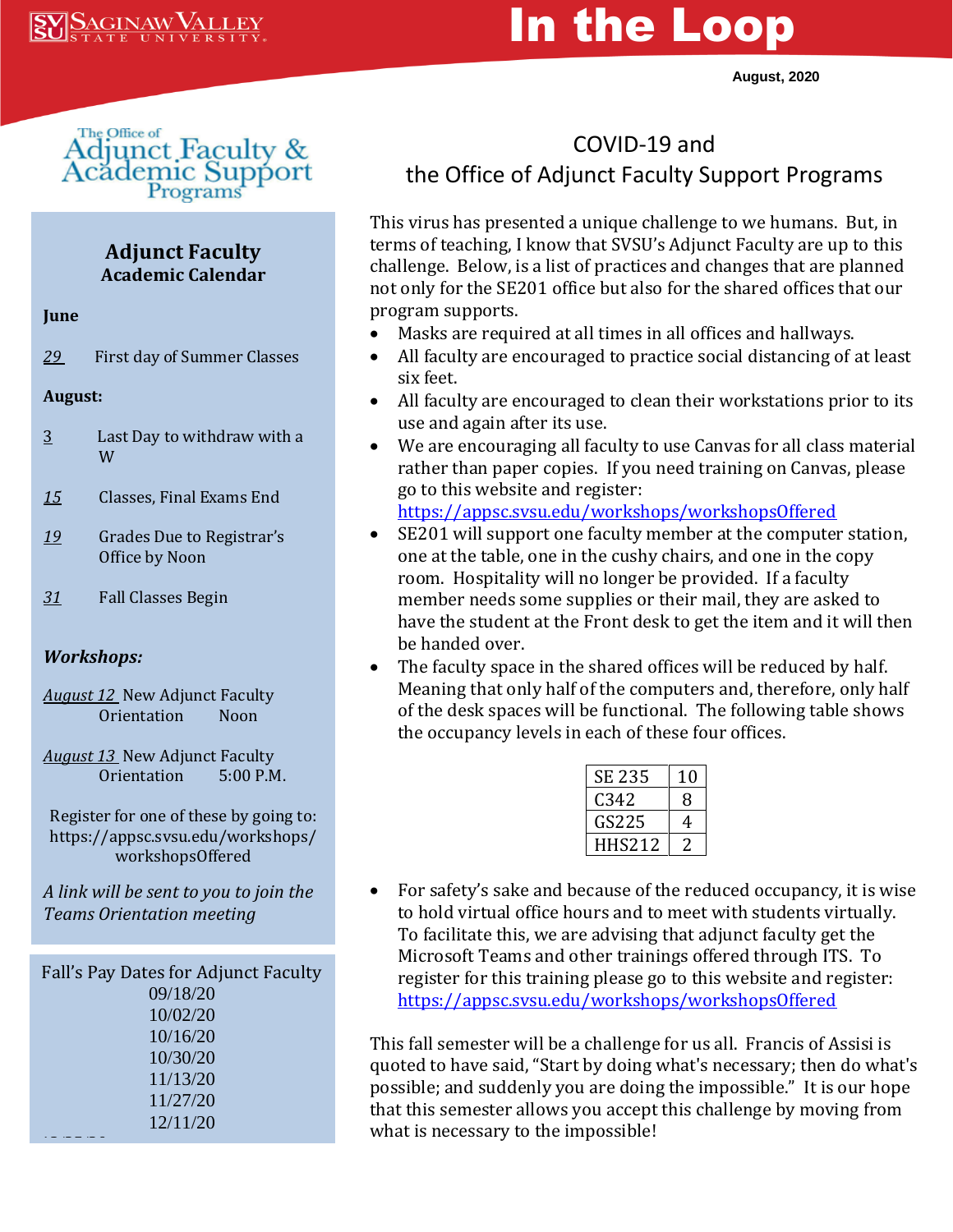## Flexible Face-to-Face Course Options

There are many ways in which faculty can implement a flexible face-to-face teaching approach in fall. Considering the uncertainty, teaching a face-to-face class (or any class) in fall will require a great amount of flexibility and advance planning to accommodate for different scenarios. This approach will include students participating in person with technology enhanced activities used to ensure that social distancing guidelines are followed. When using this approach, faculty will need to consider three instructional tasks 1) content, 2) evaluating learning/assessment, and 3) engaging students throughout the course. Students, faculty and staff should maintain a safe social distance of 6 feet apart.

Here are some different ways in which a flexible face-to-face model could be implemented.

- *Traditional face-to-face* This is possible when courses are scheduled in spaces large enough to accommodate all students in the course while maintaining social distancing guidelines.
- *Flipped*  Faculty can pre-record lectures and use in-class time for in-person discussions or other activities.
- *Livestream* Faculty can lecture to students in person and live stream to remote students simultaneously.
- *Cohort* The class could be split into smaller cohorts that meet social distance room caps. For example, in a class that typically has 30 students enrolled, 15 students would meet in class each day with additional online activities.
- *Experiential Learning* These classes have unique content with in-person aspects that cannot easily be delivered online (e.g. labs, performance, studio, etc.). In person aspects could be offered on a rotating basis to allow for social distancing.
- *Combination of the above strategies*

#### Advantages of using this approach

Depending on the options chosen, faculty may not have to significantly modify planned pedagogy—only minor adjustments to classroom practice will be necessary.

Most classrooms are already equipped with basic technology.

If faculty or students are unable to be on campus, the class can be easily moved to a fully remote experience.

Online active learning activities are suggested for those courses in which physical distancing guidelines cannot be maintained for face-to-face activities (headphones will be required for online active learning that occurs within a physical classroom environment).

#### Technology Needed

- Microsoft Teams or Canvas conferences
- Echo 360 or PowerPoint for recorded lectures
- Asynchronous Discussions in Canvas
- A Canvas course site with all content in digital format

## **Remote Classes or Alternative Assignments**

**This is a reminder that all faculty need to be prepared to move their classes to a remote full or part time environment at any point during the semester. Also, be prepared to issue alternative assignments if a student cannot make class. Instances where the course might need to be taught remotely or there is a need for alternative assignments can include: the closing of campus, you as a faculty member having to be quarantined, your students needing to be quarantined or either group becomes sick. Therefore, as you prepare your course for the fall semester, please keep these possibilities in mind.**